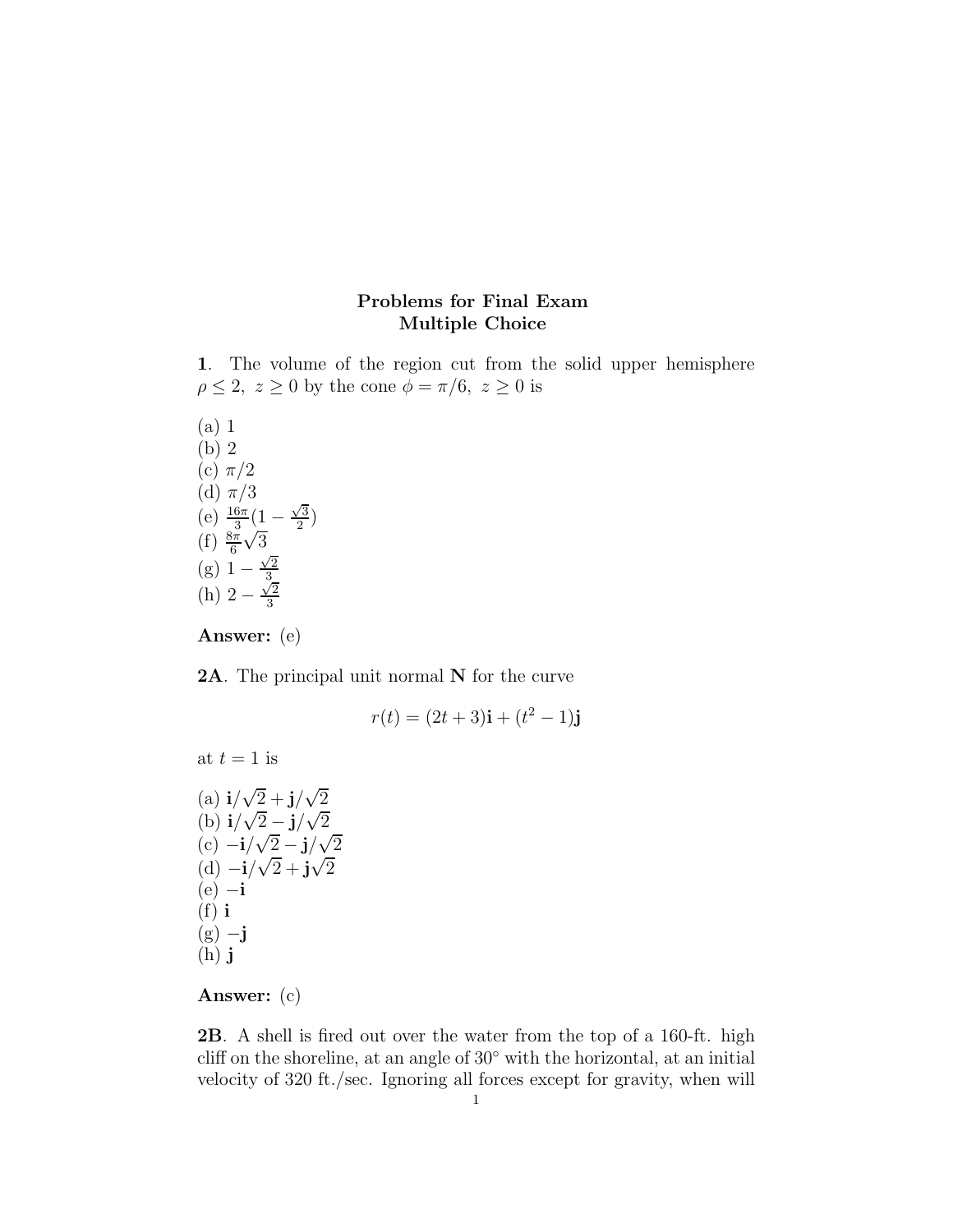it hit the water?

- (a) after  $5 + \sqrt{35}$  seconds  $\overline{35}$  seconds (b) after 6 +  $\sqrt{35}$  seconds
- (c) after  $5 + \sqrt{45}$  seconds
	- $\overline{45}$  seconds  $(d)$  after  $6 + \sqrt{45}$  seconds
- (e) after  $5 + \sqrt{55}$  seconds  $\overline{55}$  seconds  $(f)$  after  $6 + \sqrt{55}$  seconds
- (g) after  $5 + \sqrt{65}$  seconds  $\overline{65}$  seconds (*h*) after  $6 + \sqrt{65}$  seconds
- 3. The length of the curve

$$
r(t) = \cos^3 t \mathbf{j} + \sin^3 t \mathbf{k}, \quad 0 \le t \le \pi/2
$$

is

(a) 1/2 (b) 3/4 (c) 1 (d) 5/4 (e) 3/2 (f) 7/4 (g) 2 (h) 9/4

#### Answer: (e)

4. The area in the first quadrant between the polar curves  $r = 1 + \cos \theta$ and  $r = 1 - \cos \theta$  is

(a)  $\pi/4$ (b) 1 (c) 3/2 (d)  $\pi/2$  $(e) 7/4$ (f) 2 (g) 3π/4 (h) 5/2

### Answer: (f)

5. In the Maclaurin series solution to the differential equation

$$
y'' - xy = 0, \quad y(0) = 0, \ y'(0) = 1,
$$